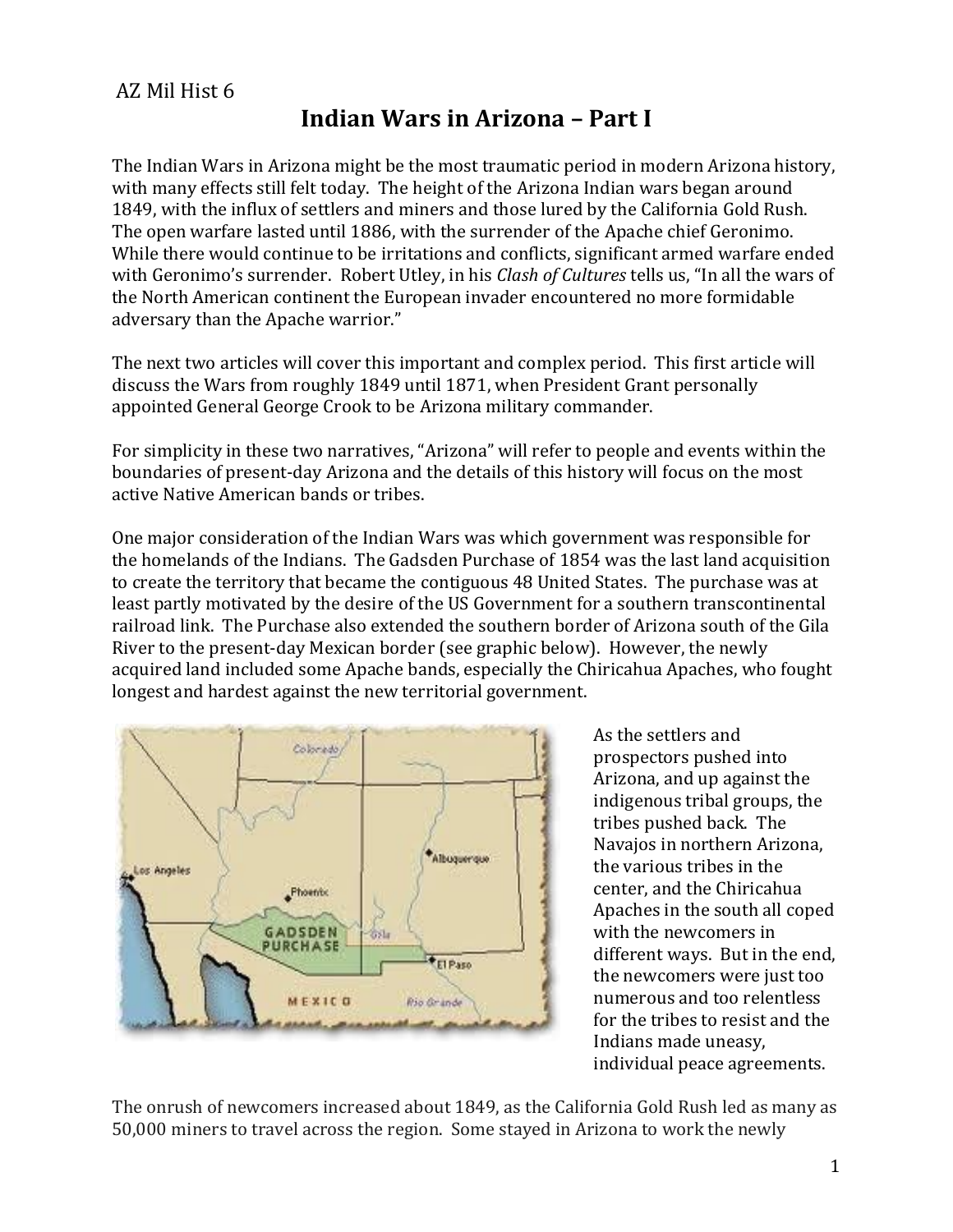discovered Arizona mines. Mining opportunities and the availability of land combined to cause yet more Arizona population growth.

By 1858, new stage lines to link east and west would cross Chiricahua territory. Nevertheless, Cochise biographer Edwin Sweeney in his new book, *Cochise: Firsthand Accounts of the Chiricahua Apache Chief,* relates, "In the late 1850's when Americans first arrived in his country, he [Cochise] tried to keep peace with them. For the next few years a tenuous peace prevailed…with Cochise keeping peace with the Americans who lived in Apache Pass at the Butterfield Overland Company's Stage Station."

In fact, Cochise maintained relatively peaceful relations with the Americans until the infamous "Bascom Affair" in 1861, when a rancher accused Cochise of kidnapping his son. This accusation and its aftermath would make the formidable Cochise an implacable foe of the whites for more than a decade to follow.

As we hear from Sweeney (in both his references), and from David Roberts in his *Once They Moved Like the Wind*, the Bascom Affair began with an incident in January 1861. Raiding Indians attacked the ranch of John Ward south of Tucson (see map below), plundered his house, kidnapped his son Felix Ward, and made off with his stock. Ward was absent at the time of the raid. Upon his return and learning of the raid, he immediately rode to Fort Buchanan, twelve miles to the northeast, and reported the incident to the Commanding Officer. Ward suspected the Cochise Apaches because of their recent activity in the area.



The Fort Buchanan commander ordered an inexperienced Second Lieutenant, George N. Bascom (see sketch below), to proceed to Apache Pass (see map at left) in Chiricahua territory, 150 miles to the Northeast, to retrieve Ward's son and his stolen livestock.

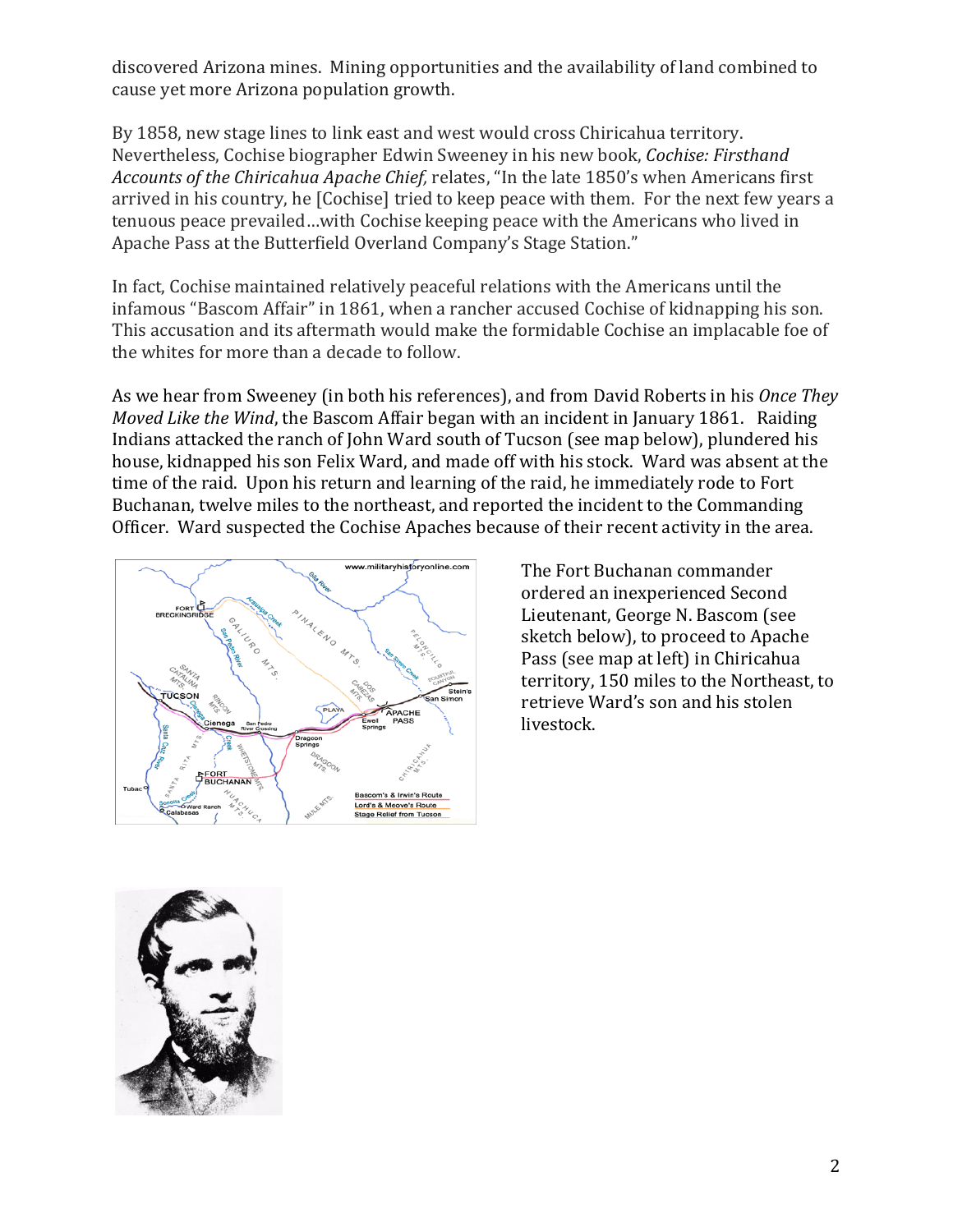Lt. Bascom camped his troops near Apache Pass and sent word to Cochise inviting him to dinner in the officer's tent. The hospitality was a ruse, but Cochise was unaware of this and brought several members of his immediate family. This trust by Cochise would have been understandable, given his recent peaceful relationships.

Cochise arrived in Bascom's tent with his family. After dinner the conversation turned confrontational, with Bascom accusing Cochise of kidnapping the boy. Unknown to Bascom, the boy was kidnapped by a different band of Indians. Cochise told Bascom that he did not take the boy, but would try to find out who did. The inexperienced Bascom assumed that Cochise was lying and told Cochise that he and his family would be held hostage until the boy was returned.

Cochise immediately drew a concealed knife, cut through the officer's tent (see graphic below), and fled into the bush, despite the large numbers of US soldiers on guard nearby. Cochise was able to disappear into the hills while being shot at. Soon after his escape, Cochise's warriors seized a civilian wagon train for hostages and prepared to barter. In the meantime, as Arizona historian Jim Turner points out in his *Arizona: A Celebration of the Grand Canyon State*, Bascom "called for reinforcements from Fort Buchanan. Seventy dragoons arrived…under the command of Lieutenant Isaiah Moore."



In the following days, Cochise pleaded for Bascom to treat his family members well and offered to trade the whites that he now held for his family members. Bascom would have none of it. Bascom held out for the boy, but Cochise had no idea of his whereabouts. Cochise eventually gave up communicating and had his hostages killed.

Then, as Turner relates, "In yet another spiral of the decades-old cycle of revenge, Moore and most of the officers and soldiers outvoted Bascom and ordered the hanging of Cochise's brother, two nephews, and three captured Coyoteros." They left them dangling from the trees for days, further infuriating the Chiricahua chief. Cochise's females, however, were spared and sent away.

Cochise, as all Apaches, was very attached to his family and would seek revenge with several years of bloody warfare. Meanwhile, the kidnapped Felix Ward grew up with his captors and became known as the interpreter "Mickey Free" (see photo below). Free joined the Apache scouts in December 1872, and was eventually promoted to first sergeant. He was posted to Camp Verde to serve as an interpreter and later even served as a scout for George Crook. Lt. Bascom was later promoted to Captain, but was killed in the Battle of Valverde, New Mexico February 21, 1862.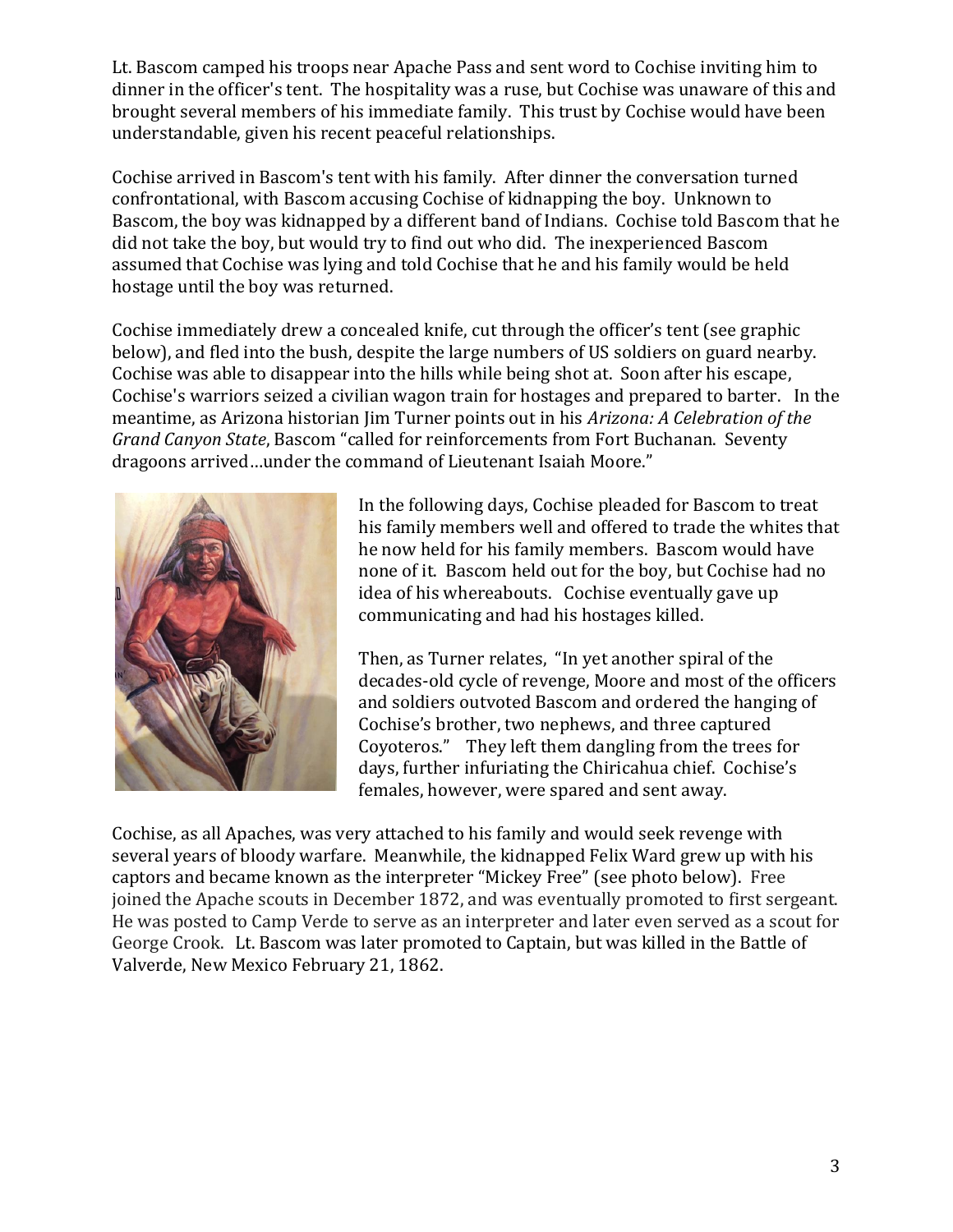

The "Bascom Affair" passed into the Apache oral tradition and was known loosely as "cut the tent." This story would be told around campfires for years. By either name it would touch off more than ten years of bloody conflict between Cochise and the US Army. In 1970, according to historian David Roberts, an ethno-historian surveyed Chiricahua Apache descendants living in Oklahoma and New Mexico and discovered a remarkable fact: Many more of them remembered the Bascom Affair of 1861 than remembered the 1941 Japanese attack on Pearl Harbor.

While the real impact of the Bascom Affair on Apache conflicts is still debated by historians, the Apaches remembered it. Edwin Sweeney says that "Bascom's mistreatment of him [Cochise] remained part of his psyche for the rest of his life…" and that Cochise himself said that he "…went to war only after Americans had hanged his brother

and two nephews." Ironically, as Turner points out, Bascom himself did not even agree with the hanging that helped to attach his name to this dark event.

Both sides mentioned the Bascom Affair in explaining later actions. The encounter seemed to illustrate the difficulties the whites and the tribes had in relating to each other. For example, the two sides spoke very different languages. The language of the Chiricahua Apaches was very unique and difficult for most European peoples to learn. Hardly any whites could make sense of it and few could speak any of it. So when Apaches and whites conversed in Apache language, it was through an interpreter of uncertain skill and intent. The two sides would also try to communicate in Spanish, passed down from Indian experience over centuries of Spanish and Mexican contacts.

Nor were all Indians and bands or tribes the same. As Terry Mort describes in *The Wrath of Cochise*, the Chiricahua Apaches shared some cultural traits and bloodlines with other Apache bands, but were not closely bound in their governing practices. Conversely, the whites, especially the military, often followed laws or regulations. The Apaches, who call themselves Nnēē or "the People," are made up of several groups, including Cochise's Chiricahua Apaches.) These groups are then divided into numerous bands, each of which takes its name from a particular geographic locale. In this way, Apache identity is closely woven with place. The Apache concept of *Ni'* – or integration of the mind with the life force of the land – speaks to this deep connection. Historian Jim Turner reminds us that the Apaches were not yet socially structured enough to maintain large social units such as tribes or nations.

So an attack by Apaches on Ward's ranch, for example, did not necessarily involve Cochise, nor would he necessarily even know of it. Time and again, these differences caused immediate and overblown reactions with disastrous results, such as with Bascom.

On the other side, the white officers had been trained to fight set-piece battles, sometimes with thousands of participants. The Apaches used small-unit tactics and avoided direct confrontations in the field when possible. The white soldiers in the imminent Civil War were trained to ride to the sound of the guns and often faced their opponents openly from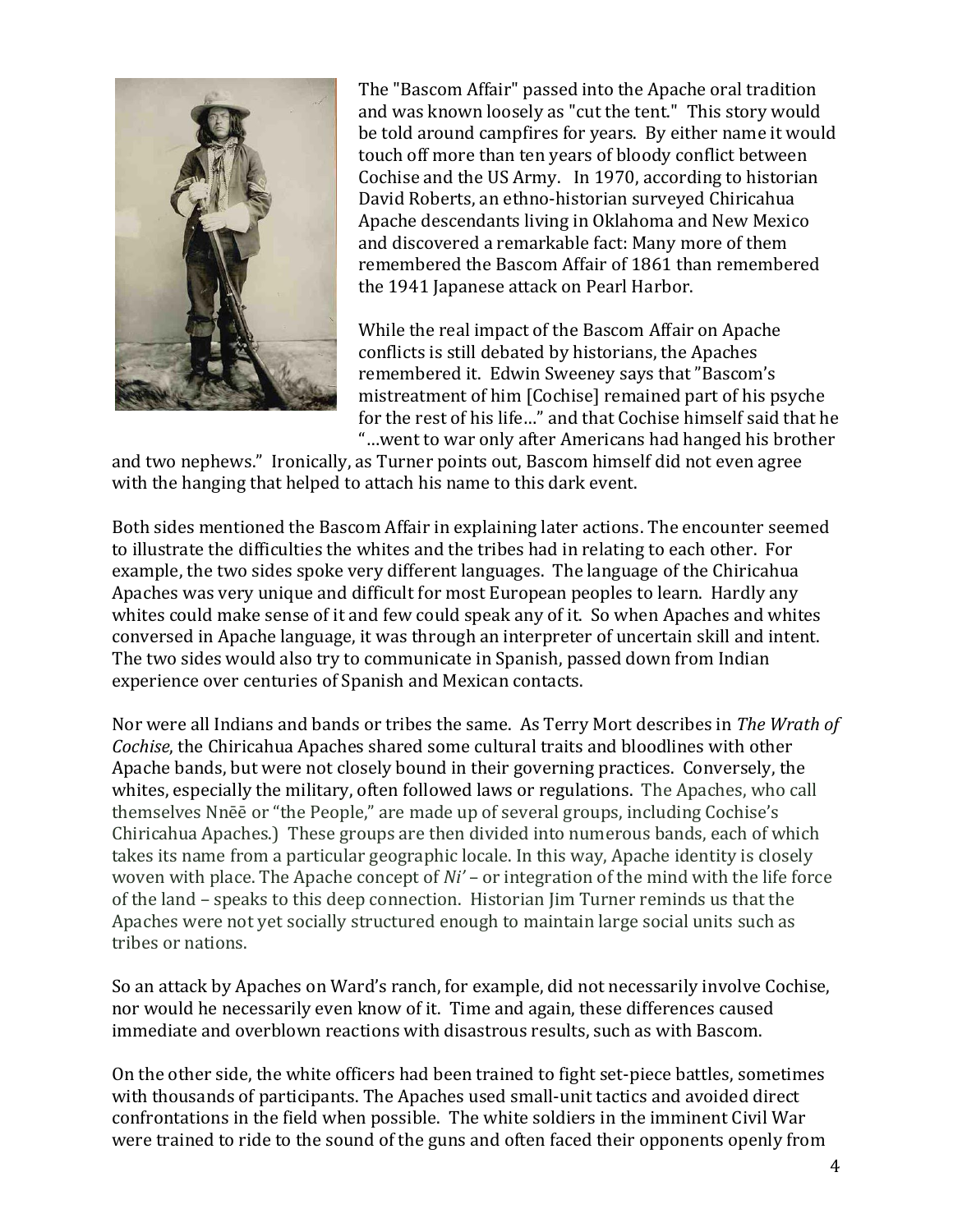firing lines and squared formations. The Apache ways, at least at first, completely baffled the white soldiers, and vice versa.

Then, as Roberts tells us, just months after the Bascom Affair, in the summer of 1861, the "White Eyes" began to leave Arizona. Ranchers deserted their spreads, budding mining camps turned into ghost towns, and the Butterfield stage line ceased its service. In July, all the soldiers left Fort Breckenridge north of Tucson and Fort Buchanan near the Mexican border. They burned their forts and headed to New Mexico.

The Apaches believed they had driven the soldiers out of the country and rejoiced. Their medicine had worked. Mines, ranches and towns were deserted, all stock stolen, and dozens of citizens were killed. Tucson was only one of three major sites that held out against the Indians. The other sites included the Patagonia Silver Mine, owned by Sylvester Mowry, and the Pete Kitchen Ranch, both south of Tucson and just north of the Mexican border.

Everything seemed to be going well for the Arizona Indians. They could resume their old ways uninterrupted. Life was better, if not good. But then strange news came from the east. Some Mescaleros had seen white soldiers wearing gray uniforms and carrying an unknown flag. The US Civil War had arrived in the Southwest. The war had emptied the Arizona forts as Union soldiers went east to fight. But the vacuum would bring grayuniformed Confederates to Arizona, who hoped to fill the void and link the southern Confederacy to California.

No sooner had the Confederates settled into Arizona, but a much larger and more seasoned Union force would arrive from California. The arriving force, called the California Column (see graphic below) and commanded by steely Col. James H. Carleton, quickly pushed the smaller Confederate force out of Arizona and all the way back to the Rio Grande. Along the way, often sticking to deserted stage routes and stations, Carleton established or reopened forts to protect his supply lines and local settlers.



The Indians watched in confusion as the White Eyes seemed to have divided into two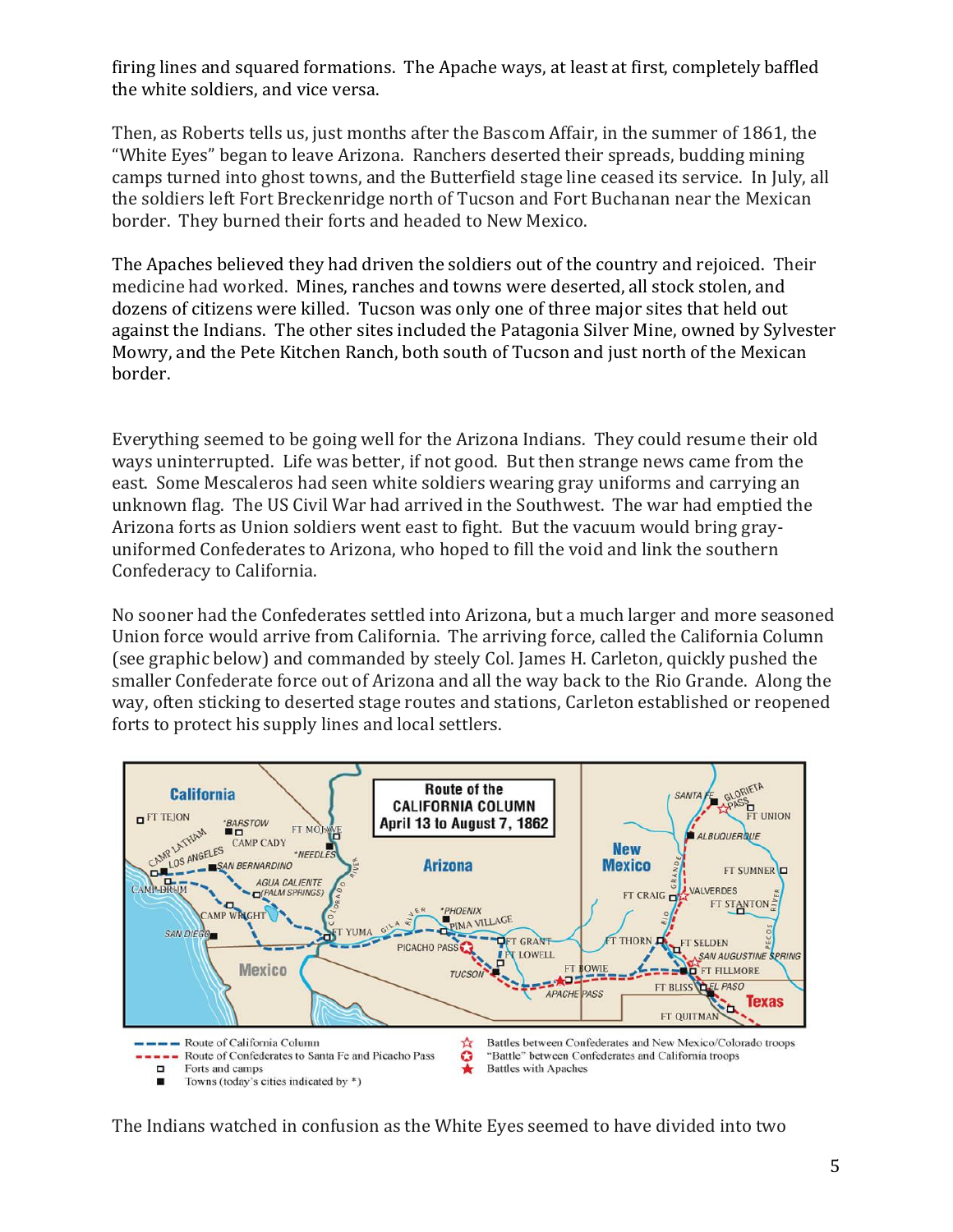armies, one blue and one gray, and were fighting each other! Nevertheless, the tribes took advantage of opportunities to attack both the Union and Confederate troops.

In 1863, with the Confederates gone and his supply routes secure, newly promoted Brigadier-General Carleton, now overall Commander of Union forces in the area, turned his attention to the Navajos and Apaches. Hampton Sides, writing in *Blood and Thunder*, says that Carleton seemed especially eager to force the Navajos onto a reservation he envisioned at a place called Bosque Redondo, a reservation near Fort Sumner in eastern New Mexico. (Bosque Redondo is Spanish for "round forest"—in New Mexican Spanish, a *bosque* means a river-bottom forest usually containing [c](https://en.wikipedia.org/wiki/Populus_sect._Aigeiros)ottonwood trees.) Carleton had discovered Bosque Redondo on an earlier mapping mission and considered it an oasis. No one else thought so.

Hampton Sides suggests Carleton turned his attention to the Navajos in response to rising civilian calls to stop persistent Navajo raids in the area. This clamor fed into a long simmering fixation Carleton had with the Navajos and his desire to "solve the Navajo problem." Sides also suggests that Carleton was seeking to advance his military career. Carleton would hint to his superiors back east that there might be gold in the Navajo lands (although the source of Carleton's estimate is unclear). To ensure the safety of incoming miners and prospectors, the Navajos would have to be removed. Carleton would now be on a mission to subdue the formidable Navajos.

General Carleton ordered Colonel Kit Carson, a widely acknowledged Indian fighter and a friend of Carleton's, to conduct a "scorched earth" expedition into Navajo land to force their surrender. Although Carson was privately appalled by these orders, he and his forces swept through Navajo land, attacking the Navajos and destroying their crops, livestock, and dwellings. It would prove to be a precisely executed and decisive military operation. Facing starvation and death, the last group of Navajo warriors surrendered at Canyon de Chelly and was taken to Fort Defiance for internment on July 20, 1863.

Beginning in the spring of 1864, around 9,000 remaining Navajo men, women and children were forced to embark on the "Long Walk," a trek of over 300 miles to Fort Sumner, New Mexico (see map below). Sides recounts: "One Navajo elder said of the Long Walk: You ask how they treated us? If there was room, the soldiers put the women and children on the wagons. Some even let them ride behind them on their horses. I have never been able to understand a people who killed you one day and on the next played with your children…."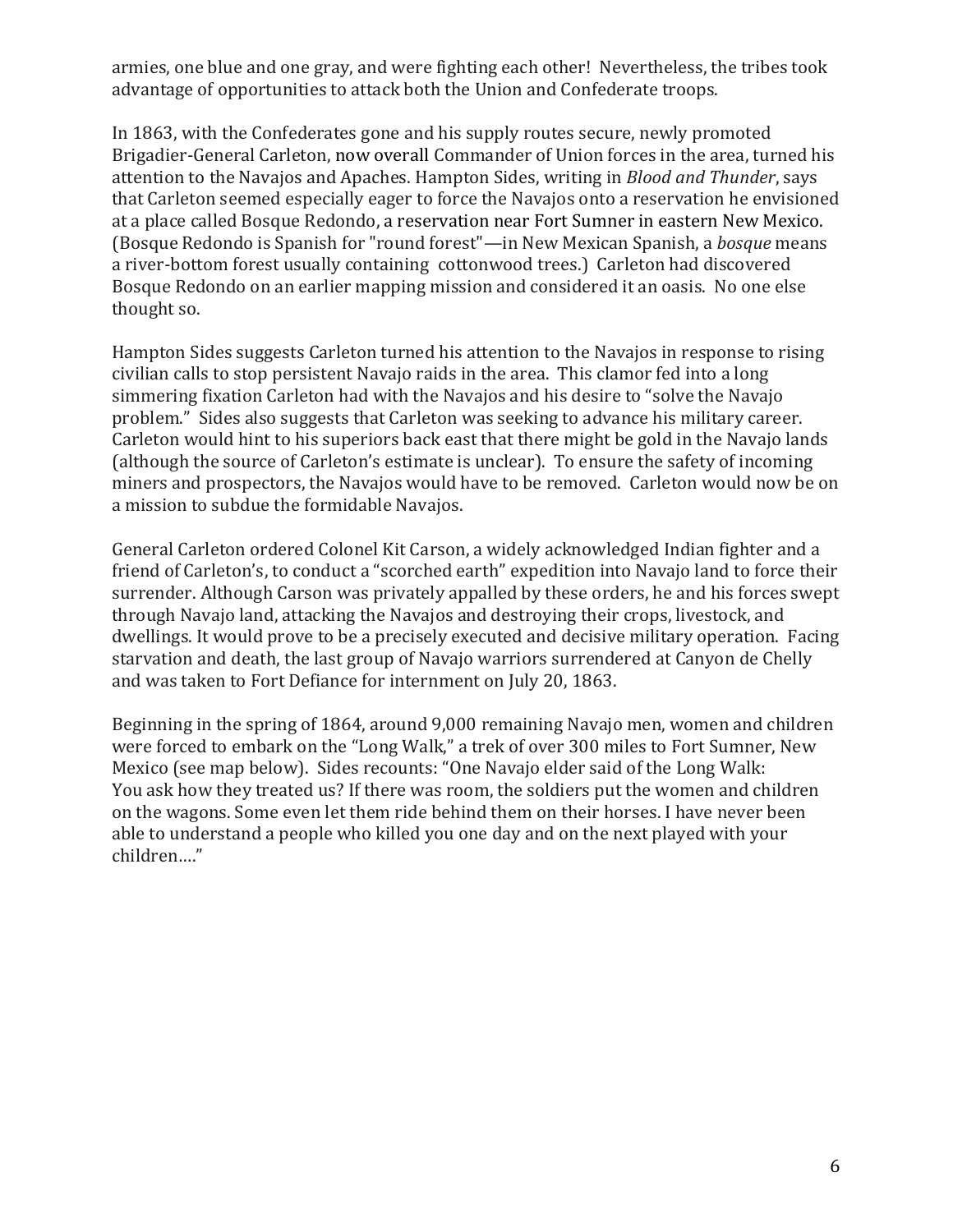

The internment at Bosque Redondo was difficult for the Navajos. Many died there because the climate was so different from northeastern Arizona, the soil was miserable, and the Pecos River water was too alkaline to drink safely. The land was so deforested the Navajo women had to walk twelve miles to find firewood. In addition, a small group of Mescalero Apaches, long enemies of the Navajos, had been relocated to the same area and further antagonized the Navajo.

Years later, in June 1868, the government realized the internment effort was a failure. A treaty was negotiated between Navajo leaders and the Federal government allowed the surviving Navajos to return to a reservation

on a portion of their former homeland. As a precaution, the United States military continued to maintain forts on the Navajo reservation in the years following the Long Walk. The Navajos would continue to suffer economic injustices, but the day of the large armed conflicts were over.

By treaty, the Navajos were allowed to leave the reservation for trade with permission from the military or local Indian agent. The arrangement led to a gradual end of Navajo raids, as the tribe was able to increase the size of livestock and crops. In addition, the tribe was able to increase the size of the Navajo reservation, sometimes through legal action, from 3.5 million acres to the 16 million acres it owns today.

Today the Navajo reservation (see map below) is the largest land area retained by a U.S. tribe. It is larger than ten of the 50 US states and it is governed via agreements with the United States Congress as a sovereign Indian nation.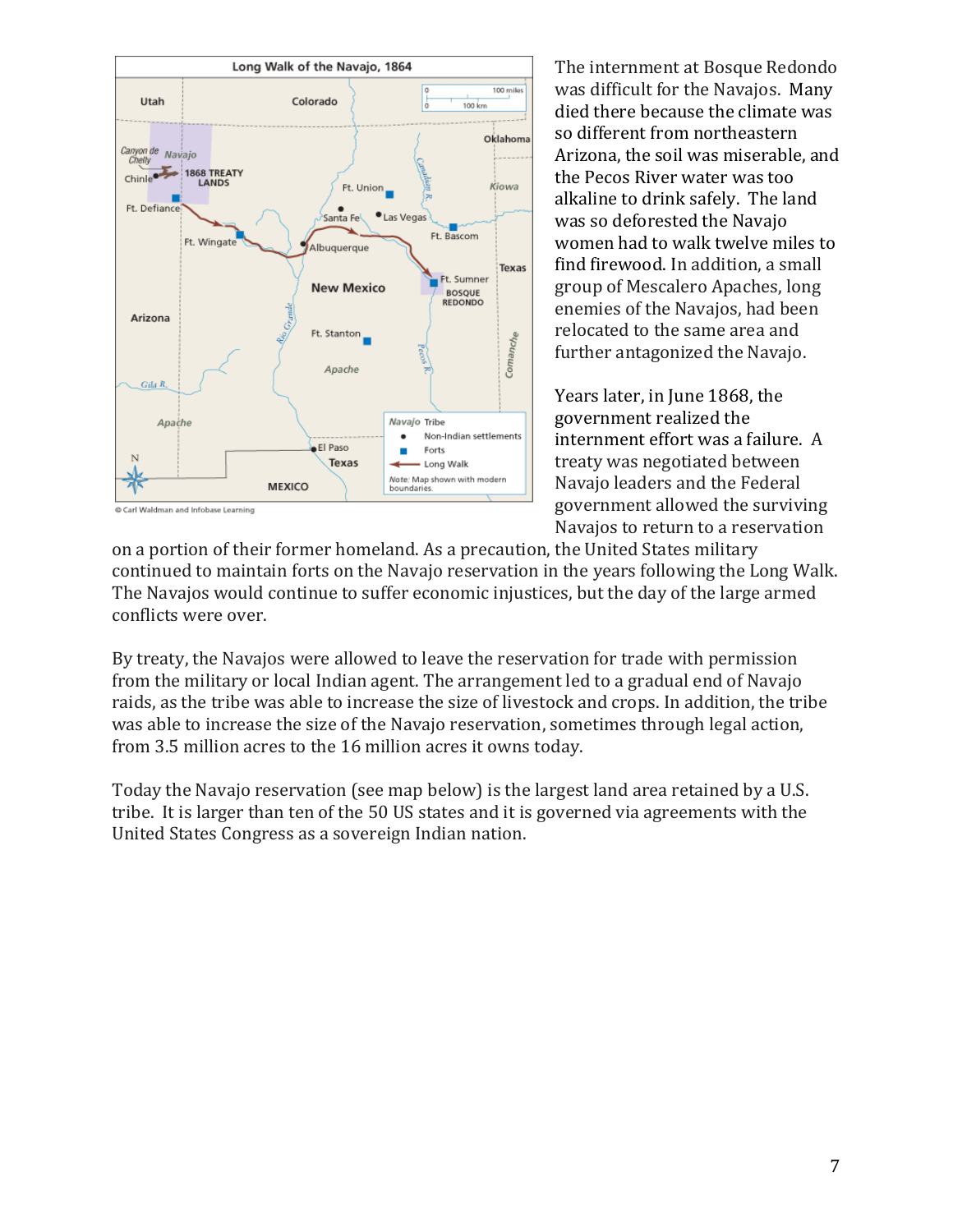

Meanwhile in central Arizona, the government had entered into arrangements with the Pima and Maricopa tribes to protect the settlers and miners. As long as the settlers were just passing through, the protection Pimas and Maricopas provided for the white supply trains was sufficient. Pimas and Maricopas fulfilled this need with regular punitive raids against the Apaches several times a year. They would keep the Apaches away from Pima lands, but stopped short of attacking their enemies' mountain rancherías (farm/camps).

However, as the Pimas and Maricopas helped protect the settlers and miners, more whites began flooding into the area and staying. Ironically, the success of the Pimas and Maricopas brought more settlers encroaching on nearby land and the government would sometimes need to settle the resulting disputes. The incoming settlers also pushed up against the Apache bands. In response, the bands would push back and would also raid the newcomers for food and plunder.

To help cope with this threat, the California Volunteers established Fort McDowell on the Verde River in 1865 (see graphic below). It was named for Major General Irvin McDowell, a Civil War veteran and one-time commander of local military forces. The fort was built to be near the area's travel routes in an effort to protect the routes from the Apache raiders.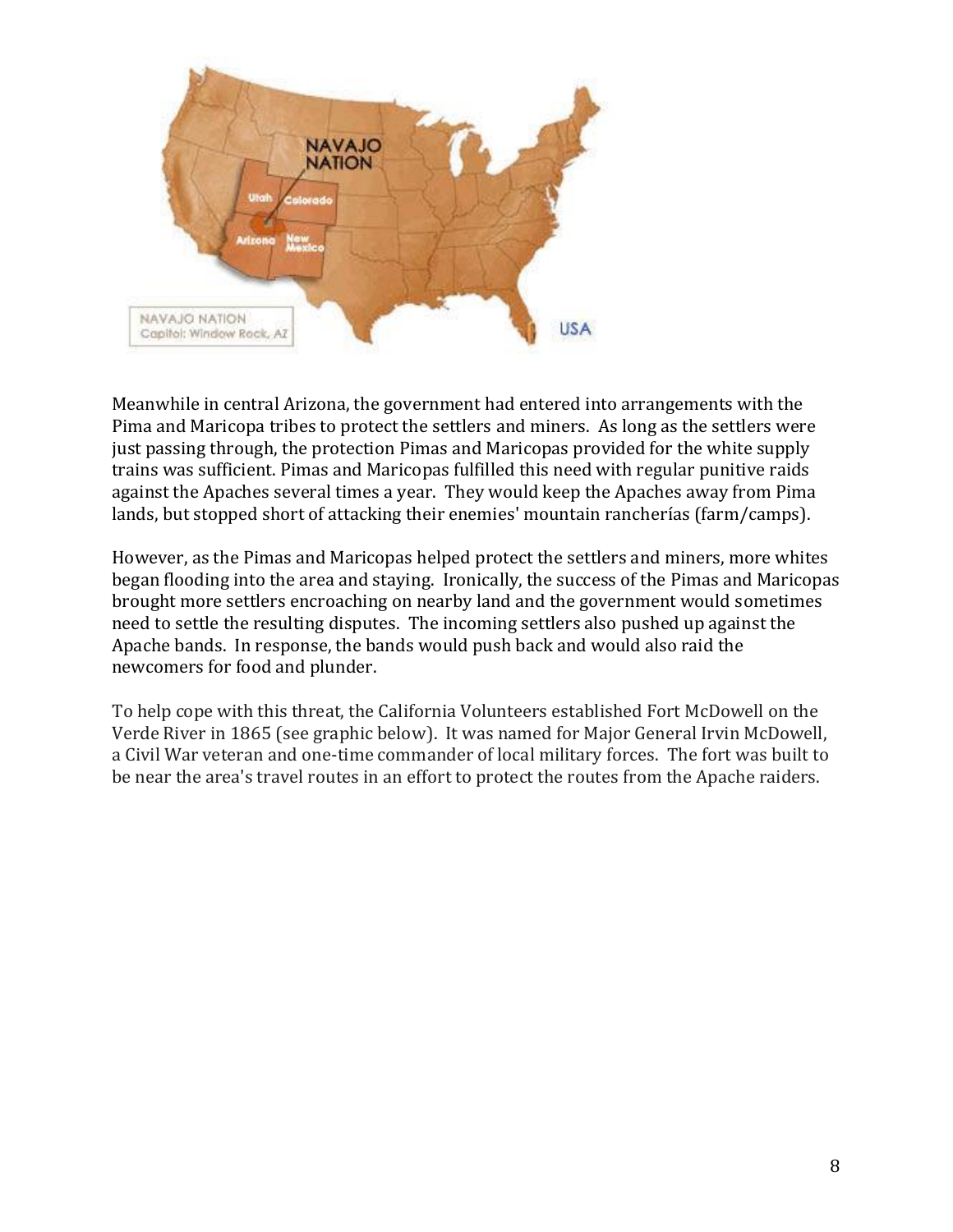

In addition to being near the Salt and Verde rivers, Fort McDowell was in close proximity to a number of trails important to the Apache of central Arizona. From this base, the installation conducted numerous military exercises against the Tonto Apache and other nearby bands.

Meanwhile, reservations were beginning to be established. As early as 1859, according to David Roberts, the government had established a reservation for Pima and Maricopa Indians

along the Gila River just south of present-day Phoenix. Yet by 1871, no official reservation for Apaches had been established. In the years after 1866, five temporary "feeding stations" had been set up near Arizona military camps. In their dealings with these stations, the Apache tribes gradually seemed to grow accustomed to the idea of reservations. In exchange for settling near an army camp and agreeing not to raid or steal, the Indians accepted rations, clothing, and protection from lawless white settlers.

Increasing numbers of Apaches, mostly from the White Mountain, San Carlos, and Tonto tribes, entered into this quid pro quo, at least temporarily. There was good reason to follow this arrangement. The rapid spread of settlers across Arizona made in increasingly difficult to make their living from the land. Despite perceived progress in living with the local tribes, the incoming settler numbers would continue to strain white and tribal relationships.

But despite the settling of the Navajos and some less warlike Indian groups in central Arizona, the Indian Wars in Arizona were far from over. Our next article will take us through the resulting conflicts ending with the surrender of Apache warrior Geronimo.

References:

Altshuler, Constance Wynn, *Chains of Command*, Arizona Historical Society, 1981

Barrett, S.M., *Geronimo: My Life*, Dover Publications, 2005 (Republication of *Geronimo's Story of His Life*, Duffield and Company, 1906)

Bourke, John, *On the Border with Crook*, Chicago, Rio Grande Press, 1962

Brown, Dee*, The American West*, Dee Brown, Simon and Schuster, 1995

Debo, Angie, *Geronimo*, University of Oklahoma Press, 1976